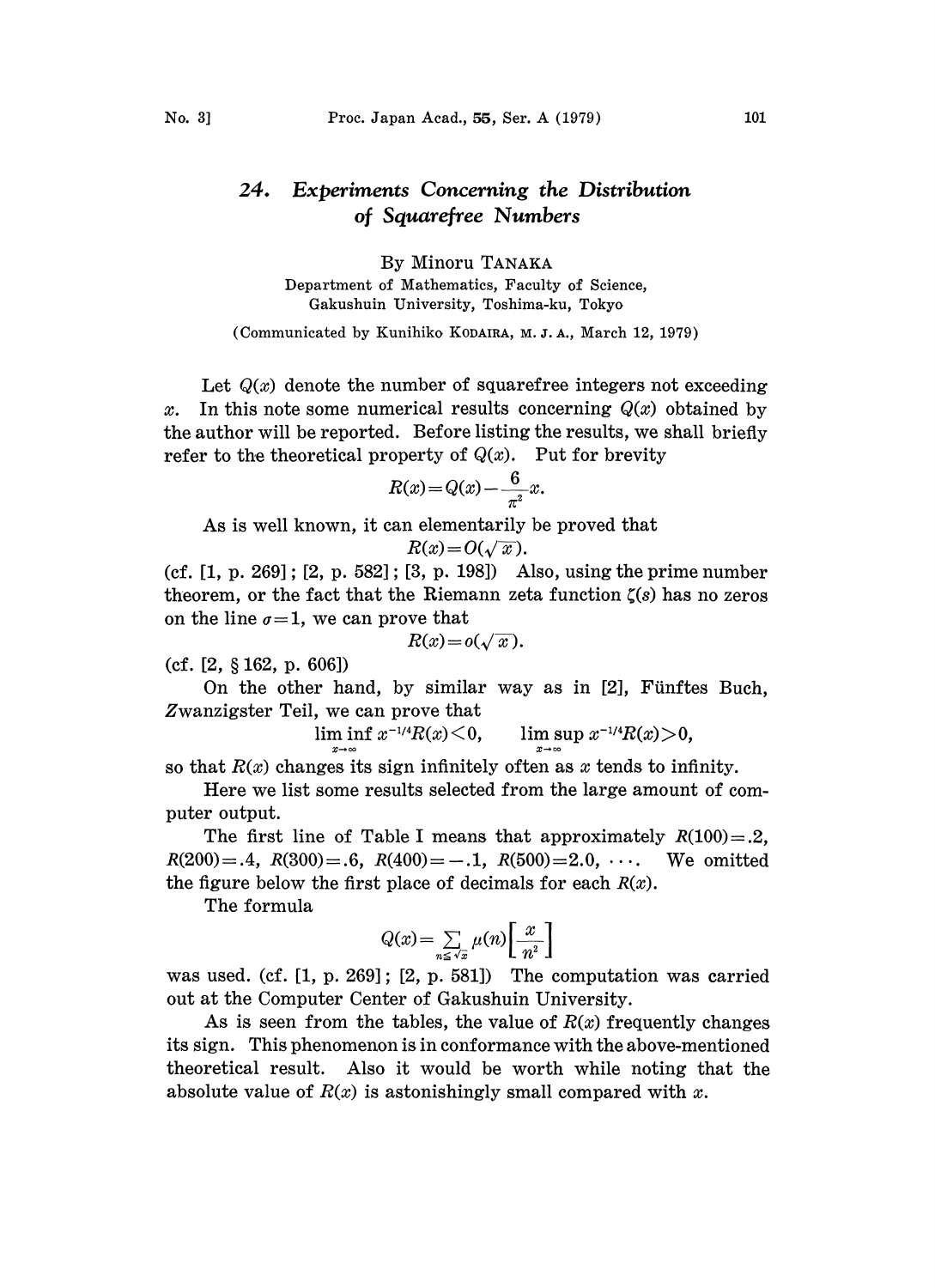| 102                  |  |  |                                                                                                                                                                                                                                                                                                                                                                                                                                                                          |  |  |                                                                               |                                   | M. TANAKA |  |  |                                                                                                                                                                                                                                                                                                                                                                                                                                                                                                                                                                                                                                                                                  |  |                                                                                                                                                 |                                        | [Vol. $55(A)$ ,          |  |                                                                                                                                                                                                                                                                                                                                     |                                                                                                                 |
|----------------------|--|--|--------------------------------------------------------------------------------------------------------------------------------------------------------------------------------------------------------------------------------------------------------------------------------------------------------------------------------------------------------------------------------------------------------------------------------------------------------------------------|--|--|-------------------------------------------------------------------------------|-----------------------------------|-----------|--|--|----------------------------------------------------------------------------------------------------------------------------------------------------------------------------------------------------------------------------------------------------------------------------------------------------------------------------------------------------------------------------------------------------------------------------------------------------------------------------------------------------------------------------------------------------------------------------------------------------------------------------------------------------------------------------------|--|-------------------------------------------------------------------------------------------------------------------------------------------------|----------------------------------------|--------------------------|--|-------------------------------------------------------------------------------------------------------------------------------------------------------------------------------------------------------------------------------------------------------------------------------------------------------------------------------------|-----------------------------------------------------------------------------------------------------------------|
|                      |  |  |                                                                                                                                                                                                                                                                                                                                                                                                                                                                          |  |  |                                                                               |                                   |           |  |  |                                                                                                                                                                                                                                                                                                                                                                                                                                                                                                                                                                                                                                                                                  |  |                                                                                                                                                 |                                        | $9.389000$<br>$9.899000$ |  |                                                                                                                                                                                                                                                                                                                                     |                                                                                                                 |
|                      |  |  | $\begin{array}{c c c c c c} \hline \multicolumn{3}{c }{\multicolumn{3}{c }{\multicolumn{3}{c}{\multicolumn{3}{c}{\multicolumn{3}{c}{\multicolumn{3}{c}{\multicolumn{3}{c}{\multicolumn{3}{c}{\multicolumn{3}{c}{\multicolumn{3}{c}{\multicolumn{3}{c}{\multicolumn{3}{c}{\multicolumn{3}{c}{\multicolumn{3}{c}{\multicolumn{3}{c}{\multicolumn{3}{c}{\multicolumn{3}{c}{\multicolumn{3}{c}{\multicolumn{3}{c}{\multicolumn{3}{c}{\multicolumn{3}{c}{\multicolumn{3}{c}{$ |  |  |                                                                               |                                   |           |  |  |                                                                                                                                                                                                                                                                                                                                                                                                                                                                                                                                                                                                                                                                                  |  |                                                                                                                                                 |                                        |                          |  | $\begin{array}{c} 0.9 & 0.9 & 0.9 \\ -1 & 0.9 & 0.9 \\ -1 & 0 & 0.9 \\ -1 & 0 & 0.9 \\ -1 & 0 & 0.9 \\ -1 & 0 & 0.9 \\ -1 & 0 & 0.9 \\ -1 & 0 & 0.9 \\ -1 & 0 & 0.9 \\ -1 & 0 & 0.9 \\ -1 & 0 & 0.9 \\ -1 & 0 & 0.9 \\ -1 & 0 & 0.9 \\ -1 & 0 & 0.9 \\ -1 & 0 & 0.9 \\ -1 & 0 & 0.9 \\ -1 & 0 & 0.9 \\ -1 & 0 & 0.9 \\ -1 & 0 & 0.$ |                                                                                                                 |
|                      |  |  |                                                                                                                                                                                                                                                                                                                                                                                                                                                                          |  |  |                                                                               |                                   |           |  |  |                                                                                                                                                                                                                                                                                                                                                                                                                                                                                                                                                                                                                                                                                  |  |                                                                                                                                                 |                                        |                          |  | $-13.8$<br>$-36.3$<br>$-17.8$<br>$-17.5$                                                                                                                                                                                                                                                                                            |                                                                                                                 |
|                      |  |  |                                                                                                                                                                                                                                                                                                                                                                                                                                                                          |  |  |                                                                               |                                   |           |  |  |                                                                                                                                                                                                                                                                                                                                                                                                                                                                                                                                                                                                                                                                                  |  |                                                                                                                                                 |                                        |                          |  | $14.2$<br>$-21.7$<br>$-8.7$<br>$-10.7$<br>$-10.7$                                                                                                                                                                                                                                                                                   |                                                                                                                 |
| $x=10^{2}(10^{2})10$ |  |  |                                                                                                                                                                                                                                                                                                                                                                                                                                                                          |  |  |                                                                               |                                   |           |  |  | $\begin{array}{l} \circ \circ \circ \circ \circ \circ \circ \circ \circ \\ \circ \circ \circ \circ \circ \circ \circ \circ \\ \circ \circ \circ \circ \circ \circ \circ \\ \circ \circ \circ \circ \circ \circ \circ \\ \circ \circ \circ \circ \circ \circ \circ \\ \circ \circ \circ \circ \circ \circ \\ \circ \circ \circ \circ \circ \\ \circ \circ \circ \circ \circ \\ \circ \circ \circ \circ \circ \\ \circ \circ \circ \circ \circ \\ \circ \circ \circ \circ \circ \\ \circ \circ \circ \circ \\ \circ \circ \circ \circ \\ \circ \circ \circ \circ \\ \circ \circ \circ \circ \\ \circ \circ \circ \circ \\ \circ \circ \circ \circ \\ \circ \circ \circ \\ \circ \$ |  |                                                                                                                                                 |                                        |                          |  | $\begin{array}{c} 66 \\ -37.6 \\ -31.4 \\ 9.0 \\ -1 \end{array}$                                                                                                                                                                                                                                                                    |                                                                                                                 |
| R(x),<br>Table I.    |  |  | $\begin{array}{ccc} \circ & \circ & \circ & \circ & \circ \\ \circ & \circ & \circ & \circ & \circ \\ \circ & \circ & \circ & \circ & \circ \end{array}$                                                                                                                                                                                                                                                                                                                 |  |  | $\begin{array}{r} .4 \\ 1.5 \\ 1.6 \\ 4.6 \\ 4.6 \\ Q(10^4)=6083 \end{array}$ | Table II. $R(x)$ , $x=104(104)10$ |           |  |  |                                                                                                                                                                                                                                                                                                                                                                                                                                                                                                                                                                                                                                                                                  |  | 4.6<br>$-9.7$<br>$-2.7$<br>$-1.9$<br>$-1.9$<br>$-3.3$<br>$-2.0$<br>$-2.0$<br>$-2.0$<br>$-2.0$<br>$-2.0$<br>$-2.0$<br>$-2.0$<br>$-2.0$<br>$-2.0$ | Table III. $R(x)$ , $x=10^6(10^6)10^6$ |                          |  | $\begin{array}{ccccccccc}\n5 & 5 & 4 & 4 & 5 \\ -2 & 5 & 4 & 4 & 5 \\ -1 & 0 & 0 & 1\n\end{array}$                                                                                                                                                                                                                                  |                                                                                                                 |
|                      |  |  |                                                                                                                                                                                                                                                                                                                                                                                                                                                                          |  |  |                                                                               |                                   |           |  |  |                                                                                                                                                                                                                                                                                                                                                                                                                                                                                                                                                                                                                                                                                  |  |                                                                                                                                                 |                                        |                          |  | $\begin{array}{c} 5,4,6,6,6 \\ 2,1,6,8 \\ 1,3,5,6 \\ \end{array}$                                                                                                                                                                                                                                                                   |                                                                                                                 |
|                      |  |  |                                                                                                                                                                                                                                                                                                                                                                                                                                                                          |  |  |                                                                               |                                   |           |  |  | $48$ $8$ $-26$ $-29$ $-39$ $-14$ $-4$                                                                                                                                                                                                                                                                                                                                                                                                                                                                                                                                                                                                                                            |  |                                                                                                                                                 |                                        |                          |  | $-8.5$<br>$-8.5$<br>$-1.7$<br>$-1.7$<br>$-1.7$                                                                                                                                                                                                                                                                                      |                                                                                                                 |
|                      |  |  |                                                                                                                                                                                                                                                                                                                                                                                                                                                                          |  |  |                                                                               |                                   |           |  |  | $\frac{4}{3}$ $\frac{3}{9}$ $\frac{5}{9}$ $\frac{3}{10}$ $\frac{3}{10}$ $\frac{3}{10}$ $\frac{3}{10}$ $\frac{3}{10}$ $\frac{3}{10}$ $\frac{3}{10}$ $\frac{3}{10}$ $\frac{3}{10}$ $\frac{3}{10}$ $\frac{3}{10}$ $\frac{3}{10}$ $\frac{3}{10}$ $\frac{3}{10}$ $\frac{3}{10}$ $\frac{3}{10}$ $\frac{3}{10}$ $\frac{$                                                                                                                                                                                                                                                                                                                                                                |  |                                                                                                                                                 |                                        |                          |  |                                                                                                                                                                                                                                                                                                                                     | $21777$<br>$21777$<br>$-152$                                                                                    |
|                      |  |  |                                                                                                                                                                                                                                                                                                                                                                                                                                                                          |  |  |                                                                               |                                   |           |  |  | $5, 6, 6, 6, 7, 8, 4, 5, 6, 6, 6, 7, 8, 4, 5, 6, 6, 6, 7, 8, 4, 5, 6, 6, 7, 8, 6, 6, 7, 8, 6, 7, 8, 6, 7, 8, 6, 7, 8, 6, 7, 8, 7, 6, 7, 8, 7, 8, 7, 8, 7, 8, 7, 8, 7, 8, 7, 8, 7, 8, 7, 8, 7, 8, 7, 8, 7, 8, 7, 8, 7, 8, 7, 8$                                                                                                                                                                                                                                                                                                                                                                                                                                                   |  |                                                                                                                                                 |                                        |                          |  |                                                                                                                                                                                                                                                                                                                                     | $\frac{1}{1}$ $\frac{8}{1}$ $\frac{8}{1}$ $\frac{8}{1}$ $\frac{8}{1}$ $\frac{8}{1}$ $\frac{8}{1}$ $\frac{8}{1}$ |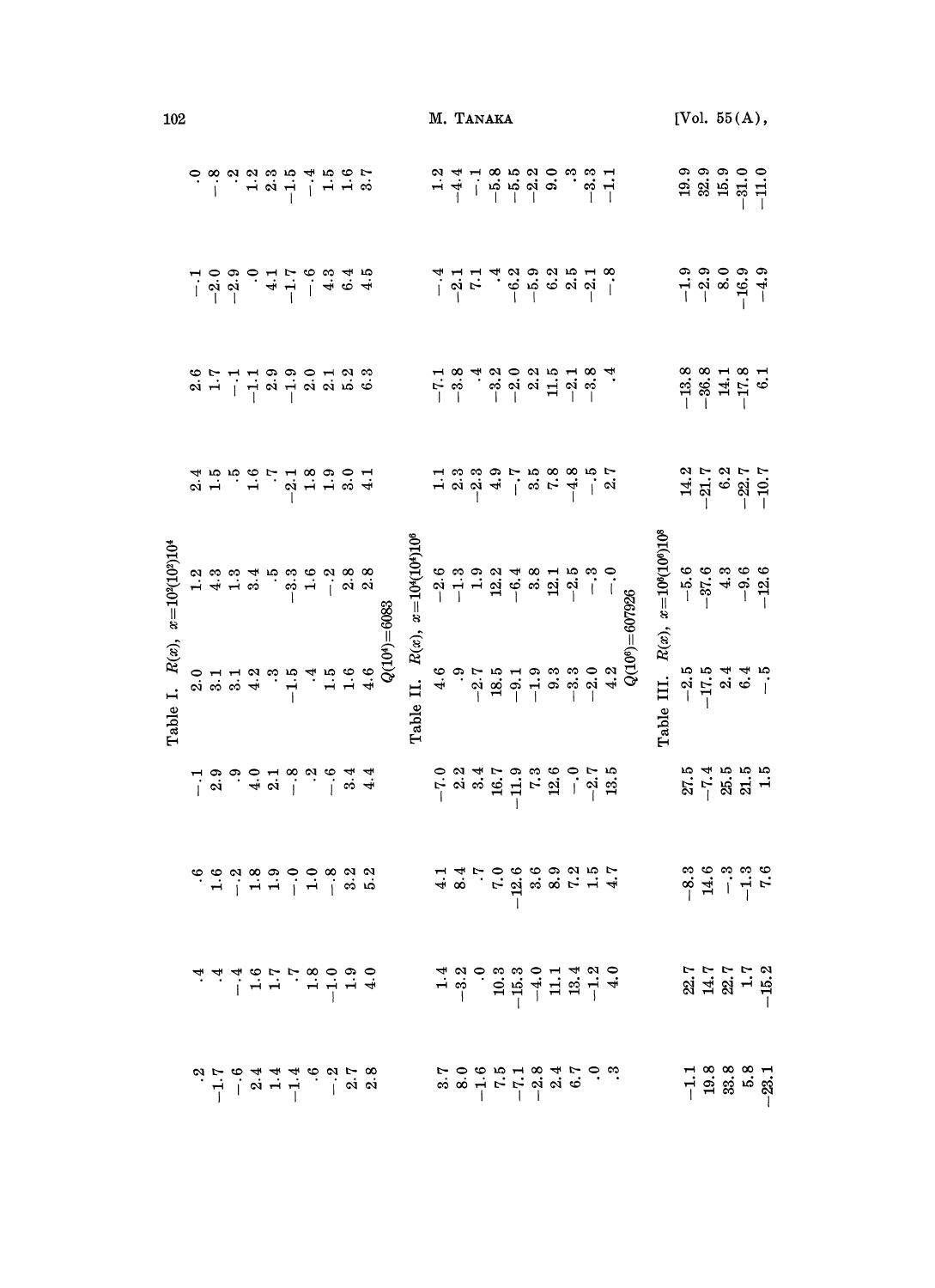|           | No. 3] | The Distribution of Squarefree Numbers |                                                                                                                                                                                                                                                                                                             |  |  |                                                                                                                                                                                                                                                                         |  |  |  |                                                                                                                                                                                                                                                                                                                                                  |                                                                                                                                                                                                                                                                                                                |  |  |  |                                                                                                | 103                                                                                                                                                                                                                                                                         |                                                                                                                                                                                                                                                                                                                               |                                                                                                                                                                                                      |  |  |  |                                                                                                                                                                                                                                                                                                                                   |                             |  |  |  |  |
|-----------|--------|----------------------------------------|-------------------------------------------------------------------------------------------------------------------------------------------------------------------------------------------------------------------------------------------------------------------------------------------------------------|--|--|-------------------------------------------------------------------------------------------------------------------------------------------------------------------------------------------------------------------------------------------------------------------------|--|--|--|--------------------------------------------------------------------------------------------------------------------------------------------------------------------------------------------------------------------------------------------------------------------------------------------------------------------------------------------------|----------------------------------------------------------------------------------------------------------------------------------------------------------------------------------------------------------------------------------------------------------------------------------------------------------------|--|--|--|------------------------------------------------------------------------------------------------|-----------------------------------------------------------------------------------------------------------------------------------------------------------------------------------------------------------------------------------------------------------------------------|-------------------------------------------------------------------------------------------------------------------------------------------------------------------------------------------------------------------------------------------------------------------------------------------------------------------------------|------------------------------------------------------------------------------------------------------------------------------------------------------------------------------------------------------|--|--|--|-----------------------------------------------------------------------------------------------------------------------------------------------------------------------------------------------------------------------------------------------------------------------------------------------------------------------------------|-----------------------------|--|--|--|--|
|           |        |                                        | $\begin{array}{c}\n 8.8 \\  8.4 \\  -14.1 \\  -16.1\n \end{array}$                                                                                                                                                                                                                                          |  |  |                                                                                                                                                                                                                                                                         |  |  |  |                                                                                                                                                                                                                                                                                                                                                  |                                                                                                                                                                                                                                                                                                                |  |  |  |                                                                                                |                                                                                                                                                                                                                                                                             |                                                                                                                                                                                                                                                                                                                               | $34.5$<br>$36.1$<br>$36.1$<br>$36.1$<br>$36.1$<br>$36.1$<br>$36.2$<br>$36.3$<br>$36.3$<br>$36.3$<br>$36.4$<br>$36.3$<br>$36.4$<br>$36.5$<br>$36.5$<br>$36.5$<br>$36.5$<br>$36.5$<br>$36.5$<br>$36.5$ |  |  |  |                                                                                                                                                                                                                                                                                                                                   |                             |  |  |  |  |
|           |        |                                        |                                                                                                                                                                                                                                                                                                             |  |  |                                                                                                                                                                                                                                                                         |  |  |  | $\begin{array}{l} 28.3 \\ -20.5 \\ -10.5 \\ -10.5 \\ -10.5 \\ -10.5 \\ -10.5 \\ -10.5 \\ -10.5 \\ -10.5 \\ -10.5 \\ -10.5 \\ -10.5 \\ -10.5 \\ -10.5 \\ -10.5 \\ -10.5 \\ -10.5 \\ -10.5 \\ -10.5 \\ -10.5 \\ -10.5 \\ -10.5 \\ -10.5 \\ -10.5 \\ -10.5 \\ -10.5 \\ -10.5 \\ -10.5 \\ -10.5 \\ -10.5 \\ -10.5 \\ -10.5 \\ -10.5 \\ -10.5 \\ -10$ |                                                                                                                                                                                                                                                                                                                |  |  |  |                                                                                                |                                                                                                                                                                                                                                                                             | $\begin{array}{r} 11.1 \\ 251.1 \\ 36.7 \\ 38.3 \\ 124.5 \\ -304.5 \\ -145.8 \\ -145.8 \\ -145.8 \\ -145.8 \\ -145.8 \\ -145.8 \\ -145.8 \\ -145.8 \\ -145.8 \\ -145.8 \\ -145.8 \\ -145.8 \\ -145.8 \\ -145.8 \\ -145.8 \\ -145.8 \\ -145.8 \\ -145.8 \\ -145.8 \\ -145.8 \\ -145.8 \\ -145.8 \\ -145.8 \\ -145.8 \\ -145.8$ |                                                                                                                                                                                                      |  |  |  |                                                                                                                                                                                                                                                                                                                                   |                             |  |  |  |  |
|           |        |                                        | $\begin{array}{c} 0.000000 \\ 0.000000 \\ -0.00000 \\ -0.00000 \\ -0.00000 \\ -0.00000 \\ -0.00000 \\ -0.00000 \\ -0.00000 \\ -0.00000 \\ -0.00000 \\ -0.00000 \\ -0.00000 \\ -0.00000 \\ -0.00000 \\ -0.00000 \\ -0.00000 \\ -0.00000 \\ -0.00000 \\ -0.00000 \\ -0.00000 \\ -0.00000 \\ -0.00000 \\ -0.0$ |  |  | Table IV. $R(x)$ , $x=10^8(10^8)10^{10}$<br>$-24.9$<br>$-19.1$<br>$-10.4$<br>$-170.4$<br>$-182.6$<br>$-182.6$<br>$-182.6$<br>$-182.6$<br>$-182.6$<br>$-182.6$<br>$-182.6$<br>$-182.6$<br>$-182.6$<br>$-182.6$<br>$-182.6$<br>$-182.6$<br>$-182.6$<br>$-182.6$<br>$-182$ |  |  |  |                                                                                                                                                                                                                                                                                                                                                  |                                                                                                                                                                                                                                                                                                                |  |  |  |                                                                                                |                                                                                                                                                                                                                                                                             | $\begin{array}{r} 27.6 \\ 27.8 \\ 29.8 \\ 29.8 \\ 29.8 \\ 29.8 \\ -50.0 \\ -50.0 \\ -24.0 \\ -1.4 \\ -1.4 \\ 29.8 \\ -1.4 \\ 29.8 \\ 55.0 \\ 55.0 \\ 55.0 \\ 55.0 \\ 55.0 \\ 55.0 \\ 55.0 \\ 55.0 \\ 55.0 \\ 55.0 \\ 55.0 \\ 55.0 \\ 55.0 \\ 55.0 \\ 55.0 \\ 55.0 \\ 55.0 \\ 55.0 \\ 55.0 \\ 55.0 \\ 55.0 \\ 55.0 \\$         |                                                                                                                                                                                                      |  |  |  |                                                                                                                                                                                                                                                                                                                                   |                             |  |  |  |  |
|           |        |                                        | $211.108$<br>$21.108$<br>$-8.08$                                                                                                                                                                                                                                                                            |  |  |                                                                                                                                                                                                                                                                         |  |  |  |                                                                                                                                                                                                                                                                                                                                                  |                                                                                                                                                                                                                                                                                                                |  |  |  | $-8.2$<br>$-17.3$<br>$-19.3$<br>$-19.3$<br>$-19.3$<br>$-19.3$<br>$-19.3$<br>$-19.3$<br>$-19.3$ |                                                                                                                                                                                                                                                                             |                                                                                                                                                                                                                                                                                                                               |                                                                                                                                                                                                      |  |  |  | $\begin{array}{r} 33.2 \\ 23.3 \\ 23.6 \\ 23.7 \\ -121.3 \\ -121.4 \\ -62.7 \\ -121.6 \\ -121.6 \\ -121.6 \\ -121.6 \\ -121.5 \\ -121.5 \\ -121.5 \\ -121.5 \\ -121.5 \\ -121.5 \\ -121.5 \\ -121.5 \\ -121.5 \\ -121.5 \\ -121.5 \\ -121.5 \\ -121.5 \\ -121.5 \\ -121.5 \\ -121.5 \\ -121.5 \\ -121.5 \\ -121.5 \\ -121.5 \\ -$ |                             |  |  |  |  |
|           |        |                                        |                                                                                                                                                                                                                                                                                                             |  |  |                                                                                                                                                                                                                                                                         |  |  |  |                                                                                                                                                                                                                                                                                                                                                  |                                                                                                                                                                                                                                                                                                                |  |  |  |                                                                                                |                                                                                                                                                                                                                                                                             |                                                                                                                                                                                                                                                                                                                               |                                                                                                                                                                                                      |  |  |  |                                                                                                                                                                                                                                                                                                                                   |                             |  |  |  |  |
| Table III |        |                                        |                                                                                                                                                                                                                                                                                                             |  |  |                                                                                                                                                                                                                                                                         |  |  |  |                                                                                                                                                                                                                                                                                                                                                  |                                                                                                                                                                                                                                                                                                                |  |  |  |                                                                                                | $Q(10^{10}) = 60732$<br>$Q(10^{10}) = 60732$<br>$-85.7$<br>$-85.7$<br>$-89.1$<br>$-76.6$<br>$-121.5$<br>$-76.6$<br>$-121.5$<br>$-76.6$<br>$-89.1$<br>$-76.6$<br>$-80.2$<br>$-76.6$<br>$-80.2$<br>$-76.6$<br>$-80.2$<br>$-81.1$<br>$-60.4$<br>$-145.1$<br>$-60.5$<br>$-60.5$ |                                                                                                                                                                                                                                                                                                                               |                                                                                                                                                                                                      |  |  |  |                                                                                                                                                                                                                                                                                                                                   | $Q(10^{12}) = 607927102274$ |  |  |  |  |
|           |        |                                        | $\begin{array}{c} 15.4 \\ 25.4 \\ 35.4 \\ 1 \end{array}$                                                                                                                                                                                                                                                    |  |  |                                                                                                                                                                                                                                                                         |  |  |  |                                                                                                                                                                                                                                                                                                                                                  | $\begin{array}{c} 2\\ 3\\ 3\\ 4\\ 3\\ 6\\ 1\\ 6\\ 1\\ 6\\ 1\\ 6\\ 1\\ 6\\ 1\\ 6\\ 1\\ 6\\ 1\\ 6\\ 1\\ 6\\ 1\\ 6\\ 1\\ 6\\ 1\\ 6\\ 1\\ 6\\ 1\\ 6\\ 1\\ 6\\ 1\\ 6\\ 1\\ 6\\ 1\\ 6\\ 1\\ 6\\ 1\\ 6\\ 1\\ 6\\ 1\\ 6\\ 1\\ 6\\ 1\\ 6\\ 1\\ 6\\ 1\\ 6\\ 1\\ 6\\ 1\\ 6\\ 1\\ 6\\ 1\\ 6\\ 1\\ 6\\ 1\\ 6\\ 1\\ 6\\ 1\\$ |  |  |  |                                                                                                |                                                                                                                                                                                                                                                                             |                                                                                                                                                                                                                                                                                                                               |                                                                                                                                                                                                      |  |  |  |                                                                                                                                                                                                                                                                                                                                   |                             |  |  |  |  |
|           |        |                                        | $-11.3$<br>$19.5$<br>$6.5$<br>$6.5$<br>$-23.4$                                                                                                                                                                                                                                                              |  |  |                                                                                                                                                                                                                                                                         |  |  |  |                                                                                                                                                                                                                                                                                                                                                  |                                                                                                                                                                                                                                                                                                                |  |  |  |                                                                                                |                                                                                                                                                                                                                                                                             |                                                                                                                                                                                                                                                                                                                               | $\begin{array}{r} 141.3 \\ -124.0 \\ -82.4 \\ -86.7 \\ -74.6 \\ -124.7 \\ -124.7 \\ -124.8 \\ -124.8 \\ -124.8 \\ -124.7 \\ -15.7 \\ \hline \end{array}$                                             |  |  |  |                                                                                                                                                                                                                                                                                                                                   |                             |  |  |  |  |
|           |        |                                        | $\begin{array}{r} -10.2 \\ 19.6 \\ 59.6 \\ -28.3 \\ -8.3 \end{array}$                                                                                                                                                                                                                                       |  |  |                                                                                                                                                                                                                                                                         |  |  |  |                                                                                                                                                                                                                                                                                                                                                  |                                                                                                                                                                                                                                                                                                                |  |  |  |                                                                                                |                                                                                                                                                                                                                                                                             |                                                                                                                                                                                                                                                                                                                               | $\begin{array}{r} -182.0 \\ -366.4 \\ -366.3 \\ -124.8 \\ -163.3 \\ -163.3 \\ -86.4 \\ -86.3 \\ -124.3 \\ -124.2 \\ -124.2 \\ -124.2 \\ -147.2 \\ \end{array}$                                       |  |  |  |                                                                                                                                                                                                                                                                                                                                   |                             |  |  |  |  |
|           |        |                                        | $-5.1$<br>$-13.2$<br>$52.7$<br>$-27.2$<br>$-17.2$                                                                                                                                                                                                                                                           |  |  |                                                                                                                                                                                                                                                                         |  |  |  |                                                                                                                                                                                                                                                                                                                                                  | $-16.3$<br>$-9.3$<br>$-8.3$<br>$-8.5$<br>$-8.5$<br>$-8.5$<br>$-8.5$<br>$-8.5$<br>$-8.5$<br>$-8.5$<br>$-8.8$<br>$-8.8$<br>$-8.8$                                                                                                                                                                                |  |  |  |                                                                                                |                                                                                                                                                                                                                                                                             |                                                                                                                                                                                                                                                                                                                               | $-76.5$<br>$-75.9$<br>$-84.6$<br>$-84.7$<br>$-84.3$<br>$-149.3$<br>$-84.7$<br>$-149.3$<br>$-447.7$<br>$-447.7$                                                                                       |  |  |  |                                                                                                                                                                                                                                                                                                                                   |                             |  |  |  |  |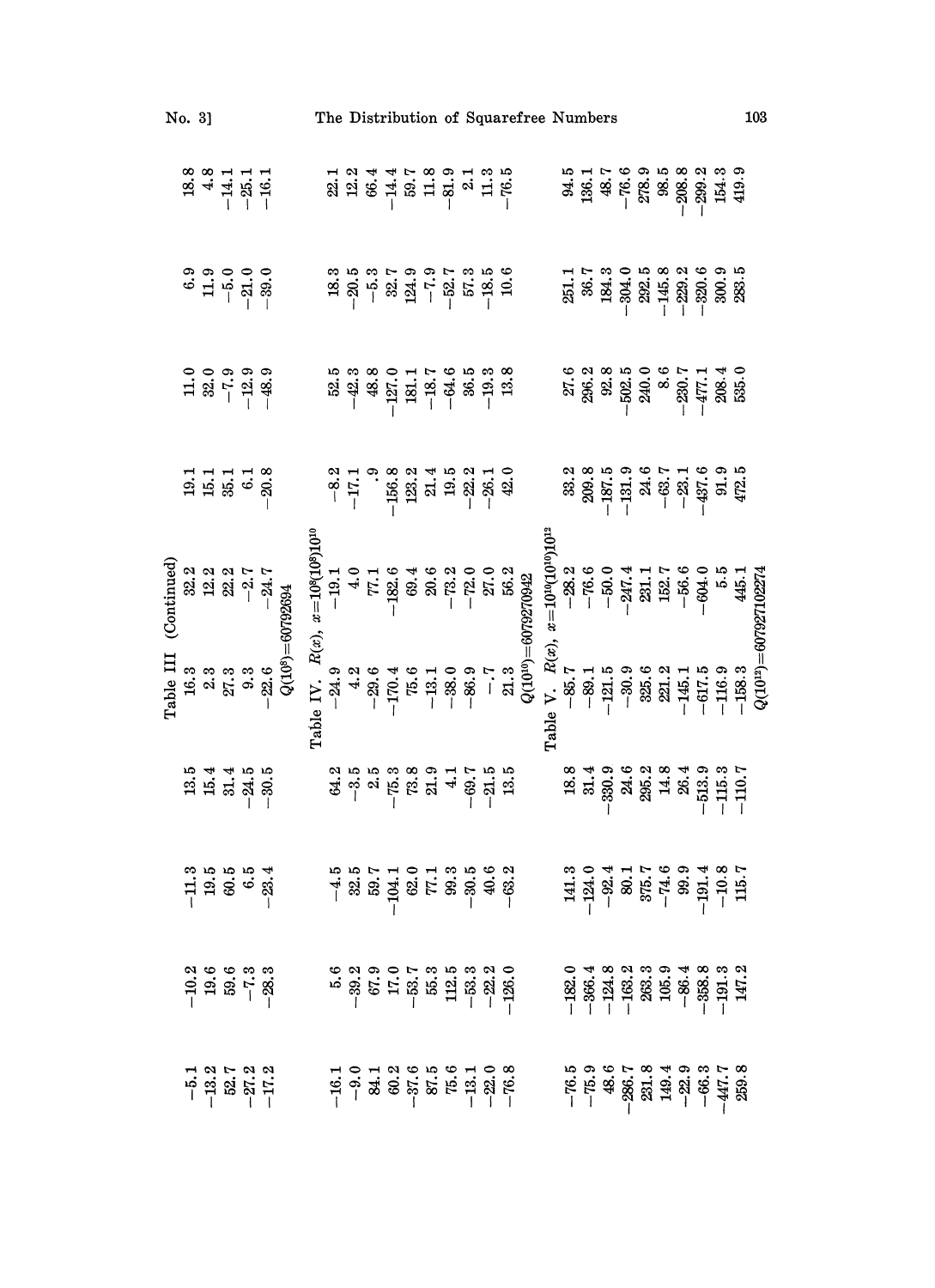|                                                |  |  |                                                                                                                                                                                                                                                                                                                                                   | $-258.2$<br>$-11.5$<br>$-393.7$<br>$-393.3$<br>$-393.5$<br>$-393.5$<br>$-1256.3$<br>$-456.3$<br>$-16.7$<br>$-16.7$<br>$-16.3$<br>$-16.3$<br>$-16.3$                                                                                                                                                                                |  |  |                             |                                           | $108.4$<br>$-306.1$     |                                                                                                   |                                       |
|------------------------------------------------|--|--|---------------------------------------------------------------------------------------------------------------------------------------------------------------------------------------------------------------------------------------------------------------------------------------------------------------------------------------------------|------------------------------------------------------------------------------------------------------------------------------------------------------------------------------------------------------------------------------------------------------------------------------------------------------------------------------------|--|--|-----------------------------|-------------------------------------------|-------------------------|---------------------------------------------------------------------------------------------------|---------------------------------------|
|                                                |  |  |                                                                                                                                                                                                                                                                                                                                                   | $\begin{array}{r} -350.2 \\ -354.4 \\ -159.3 \\ -159.3 \\ -93.6 \\ -93.6 \\ -1008.5 \\ -1008.5 \\ -1008.5 \\ -1008.5 \\ -1008.5 \\ -1008.5 \\ -1008.5 \\ -1008.5 \\ -1008.5 \\ -1008.5 \\ -1008.5 \\ -1008.5 \\ -1008.5 \\ -1008.5 \\ -1008.5 \\ -1008.5 \\ -1008.5 \\ -1008.5 \\ -1008.5 \\ -1008.5 \\ -1008.5 \\ -1008$          |  |  |                             |                                           | $-45.8$<br>-1715.5      |                                                                                                   |                                       |
| Table VI. $R(x)$ , $x=10^{12}(10^{12})10^{14}$ |  |  | $\begin{array}{cccccc} 282.3 \\ 287.5 \\ 297.5 \\ -1 & 299.5 \\ -1 & 299.5 \\ -1 & 299.5 \\ -1 & 299.5 \\ -1 & 299.5 \\ -1 & 299.5 \\ -1 & 299.5 \\ -1 & 299.5 \\ -1 & 299.5 \\ -1 & 299.5 \\ -1 & 299.5 \\ -1 & 299.5 \\ -1 & 299.5 \\ -1 & 2 & 2 & 2 \\ 2 & 2 & 2 & 2 \\ 2 & 2 & 2 & 2 \\ 2 & 2 & 2 & 2 \\ 2 & 2 & 2 & 2 \\ $                   |                                                                                                                                                                                                                                                                                                                                    |  |  | $-797.1$<br>-1010.8         |                                           |                         |                                                                                                   |                                       |
|                                                |  |  | $\begin{array}{r} -86.1 \\ -76.8 \\ -10.0 \\ -86.0 \\ -11.0 \\ -11.0 \\ -11.0 \\ -11.0 \\ -11.0 \\ -11.0 \\ -11.0 \\ -11.0 \\ -11.0 \\ -11.0 \\ -11.0 \\ -11.0 \\ -11.0 \\ -11.0 \\ -11.0 \\ -11.0 \\ -11.0 \\ -11.0 \\ -11.0 \\ -11.0 \\ -11.0 \\ -11.0 \\ -11.0 \\ -11.0 \\ -11.0 \\ -11.0 \\ -11.0 \\ -11.0 \\ -11.0 \\ -11.0 \\ -11.0 \\ -11$ |                                                                                                                                                                                                                                                                                                                                    |  |  |                             |                                           | $723.4$<br>$-2309.1$    |                                                                                                   |                                       |
|                                                |  |  |                                                                                                                                                                                                                                                                                                                                                   | $\begin{array}{r} 778.8\\ 778.3\\ -259.4\\ -407.5\\ -407.5\\ -409.4\\ -409.4\\ -409.4\\ -409.4\\ -409.4\\ -409.4\\ -409.4\\ -409.4\\ -409.4\\ -409.4\\ -409.4\\ -409.4\\ -409.4\\ -409.4\\ -409.4\\ -409.4\\ -409.4\\ -409.4\\ -409.4\\ -409.4\\ -409.4\\ -409.4\\ -409.4\\ -409.4\\ -409.4\\ -40$                                 |  |  | $(10^{14}) = 6079271018594$ | $R(x) = 10^{14} (10^{14})2 \cdot 10^{11}$ |                         | $\begin{array}{rl} 1046.7 & 991.1 \\ 1219.1 & -977.5 \\ Q(10^{10}) = 607927101854135 \end{array}$ | $(2 \cdot 10^{15}) = 121585420370774$ |
|                                                |  |  |                                                                                                                                                                                                                                                                                                                                                   | $\begin{array}{r} -314.1 \\ -136.3 \\ -133.6 \\ -133.4 \\ -132.0 \\ -83.4 \\ -83.4 \\ -143.3 \\ -143.4 \\ -143.4 \\ -143.4 \\ -143.4 \\ -143.4 \\ -143.4 \\ -143.4 \\ -143.4 \\ -143.4 \\ -143.4 \\ -143.4 \\ -143.4 \\ -143.4 \\ -143.4 \\ -143.4 \\ -143.4 \\ -143.4 \\ -143.4 \\ -143.4 \\ -143.4 \\ -143.4 \\ -143.4 \\ -143.$ |  |  |                             | Table VII.                                |                         |                                                                                                   |                                       |
|                                                |  |  |                                                                                                                                                                                                                                                                                                                                                   | $\begin{array}{r} -105.1 \\ -163.3 \\ -1049.6 \\ -1049.7 \\ -969.1 \\ -803.3 \\ -1170.4 \\ -1170.3 \\ -376.9 \\ -87.7 \\ -87.7 \\ -1170.3 \\ -1023.5 \\ -103.5 \\ -103.5 \\ -103.5 \\ -103.5 \\ -103.5 \\ -103.5 \\ -103.5 \\ -103.5 \\ -103.5 \\ -103.5 \\ -103.5 \\ -103.5 \\ -103.5 \\ -103.5 \\ -103.5 \\ -103.5 \\ -103.5$    |  |  |                             |                                           | $-394.6$<br>$4208.8$    |                                                                                                   |                                       |
|                                                |  |  |                                                                                                                                                                                                                                                                                                                                                   | $-179.8$<br>$-179.6$<br>$-179.6$<br>$-179.6$<br>$-179.8$<br>$-1482.4$<br>$-1482.3$<br>$-160.2$<br>$-760.2$<br>$-760.2$                                                                                                                                                                                                             |  |  |                             |                                           | $-259.9$<br>4137.5      |                                                                                                   |                                       |
|                                                |  |  |                                                                                                                                                                                                                                                                                                                                                   | $\begin{array}{r} 142.9 \\ -230.3 \\ -540.5 \\ -172.8 \\ -172.3 \\ -142.8 \\ -142.6 \\ -142.5 \\ -142.5 \\ -142.5 \\ -142.5 \\ -142.5 \\ -142.5 \\ -142.5 \\ -142.5 \\ -142.5 \\ -142.5 \\ -142.5 \\ -142.5 \\ -142.5 \\ -142.5 \\ -142.5 \\ -142.5 \\ -142.5 \\ -142.5 \\ -142.5 \\ -142.5 \\ -142.5 \\ -142.5 \\ -142.5 \\ -14$  |  |  |                             |                                           | $\frac{1106.6}{1737.1}$ |                                                                                                   |                                       |
|                                                |  |  |                                                                                                                                                                                                                                                                                                                                                   | $\begin{array}{l} 419.9 \\ 419.2 \\ -192.3 \\ -195.8 \\ -195.8 \\ -195.8 \\ -195.8 \\ -195.8 \\ -195.8 \\ -195.8 \\ -195.8 \\ -195.8 \\ -195.8 \\ -195.8 \\ -195.8 \\ -195.8 \\ -195.8 \\ -195.8 \\ -195.8 \\ -195.8 \\ -195.8 \\ -195.8 \\ -195.8 \\ -195.8 \\ -195.8 \\ -195.8 \\ -195.8 \\ -195.8 \\ -195.8 \\ -195.8 \\ -19$   |  |  |                             |                                           | 544.3<br>-172.1         |                                                                                                   |                                       |

104